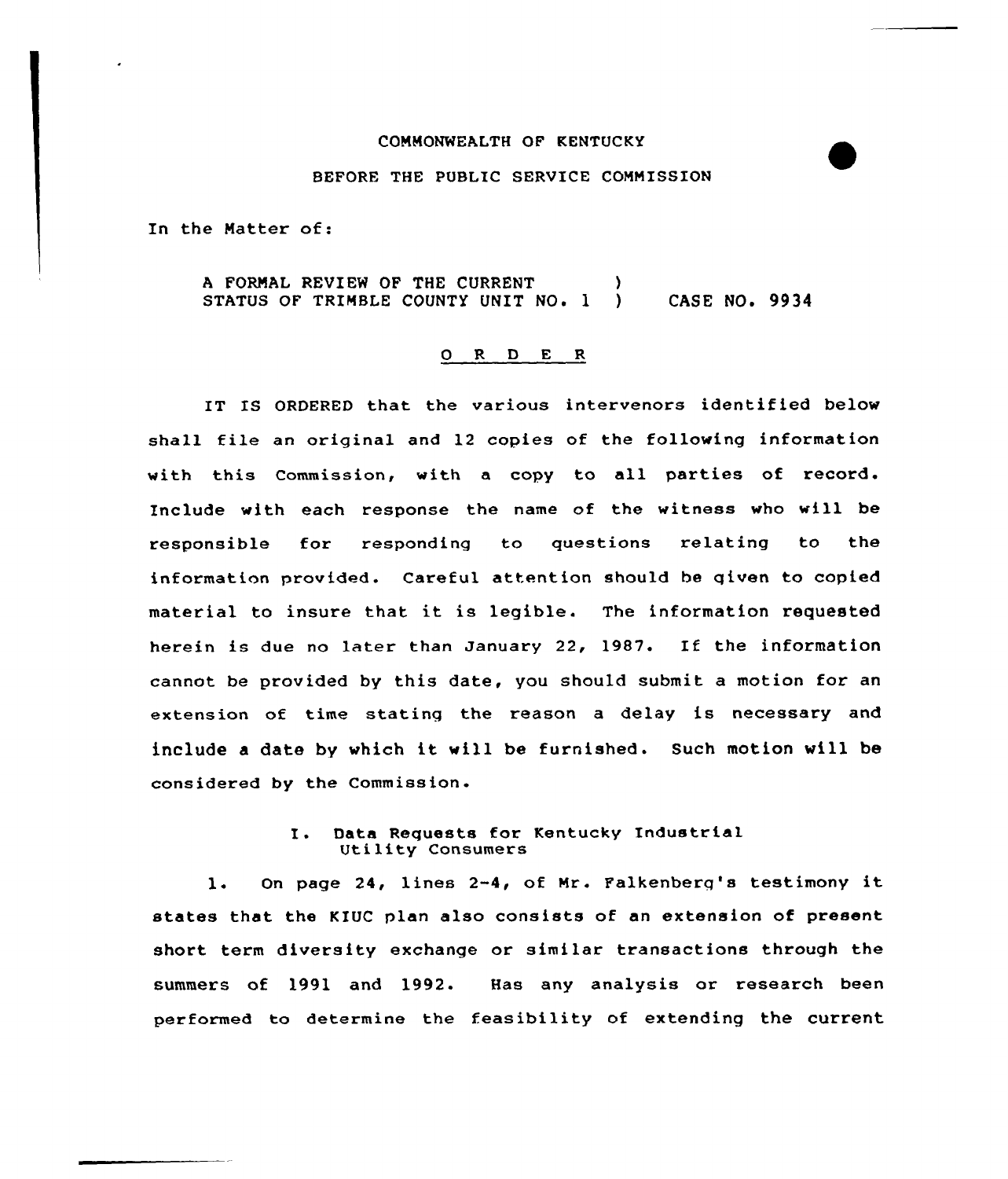diversity exchange agreements or of entering new similar transactions? If so, please provide the supporting analysis.

2. On page 25, lines 8-9, of Nr. Falkenberg's testimony it states conservative modeling assumptions were used whenever judgmental decisions in data conversion were required. Please list and explain all such conservative modeling assumptions.

3. Provide a description of and users' manual for the Kennedy and Associates ("K6A") production cost model.

4. Is the K@A production cost model used to evaluate reliability? If not, provide a description of and users' manual for the K&A model which determines reliability indices or other reliability criteria.

5. On page 36, at lines 10-11, of Mr. Falkenberg's testimony it refers to Ms. Corio's analysis as "simply unrealistic and incorrect." Provide support for this statement.

6. On page 40 of Nr. Falkenberg's testimony, the analysis performed to compare Trimble County in 1991 to the KIUC plan is referred to as truly incremental. Then at lines 24-25 the incremental cost difference of \$ 280 million is referred to as the savings to customers. In order for all of these savings to flow to the customers certain assumptions have to be made concerning the regulatory treatment of the costs to cancel Trimble County. Please specify the regulatory treatment assumed and provide support for the assumed treatment.

7. On page 11 of his testimony, Mr. Falkenberg states in line <sup>5</sup> that, "...it appears OVEC proposes to renew the DOE contract...." Based on documents in the record in the current case,

 $-2-$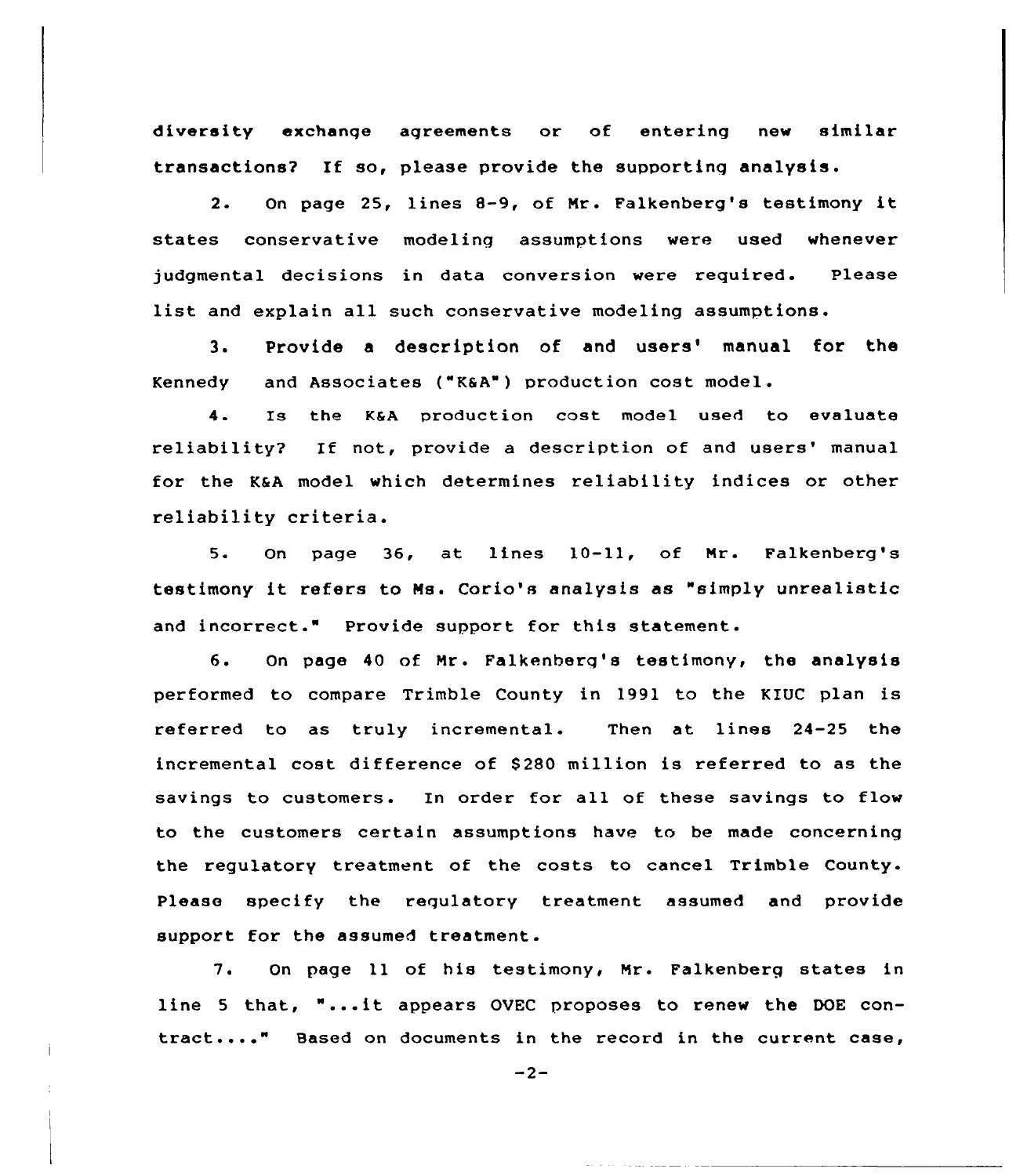it is the Department of Energy ("DOE") who has asked to initiate negotiations for extendinq the Ohio Valley Flectric Corporation ("OVEC")/DOE contract. Provide a clarification to resolve this contradiction.

8. OVEC is owned by 10 participating companies. LGSE's equity participation in OVEC is <sup>7</sup> percent. Throughout his testimony, Mr. Falkenberg implies that LG&E should assert its rights and claim its share of OVEC power for the benefit of its customers. Explain how a 7 percent, 1 of 10 shareholder like LG&E can make such assertions on a concern like OVEC.

9. Chapter <sup>10</sup> of Lyon No. <sup>1</sup> presents <sup>a</sup> series of economic analyses and qualitative issues LGaE considered in making the Trimble County decision.

a. Does Mr. Falkenberg agree or disagree with those analyses and issues? Explain in detail.

b. Does Nr. Falkenberg believe that a similar analysis of his study results should he performed? Explain in detail.

# II. Data Requests for the Attorney General' Utility and Rate Intervention Division

l. On page 3, line 3, of Mr. Pryor's testimony, reference is made to the MIDAS utility planning model. Provide a description of and users' manual for the MIDAS model.

2. On page 4, lines 12-17, of Mr. Pryor's testimony, it states that an alternative "low case forecast" has been derived.

a. Was this forecast provided in Phase <sup>1</sup> of this proceeding? If not, please explain why it was not provided.

 $-3-$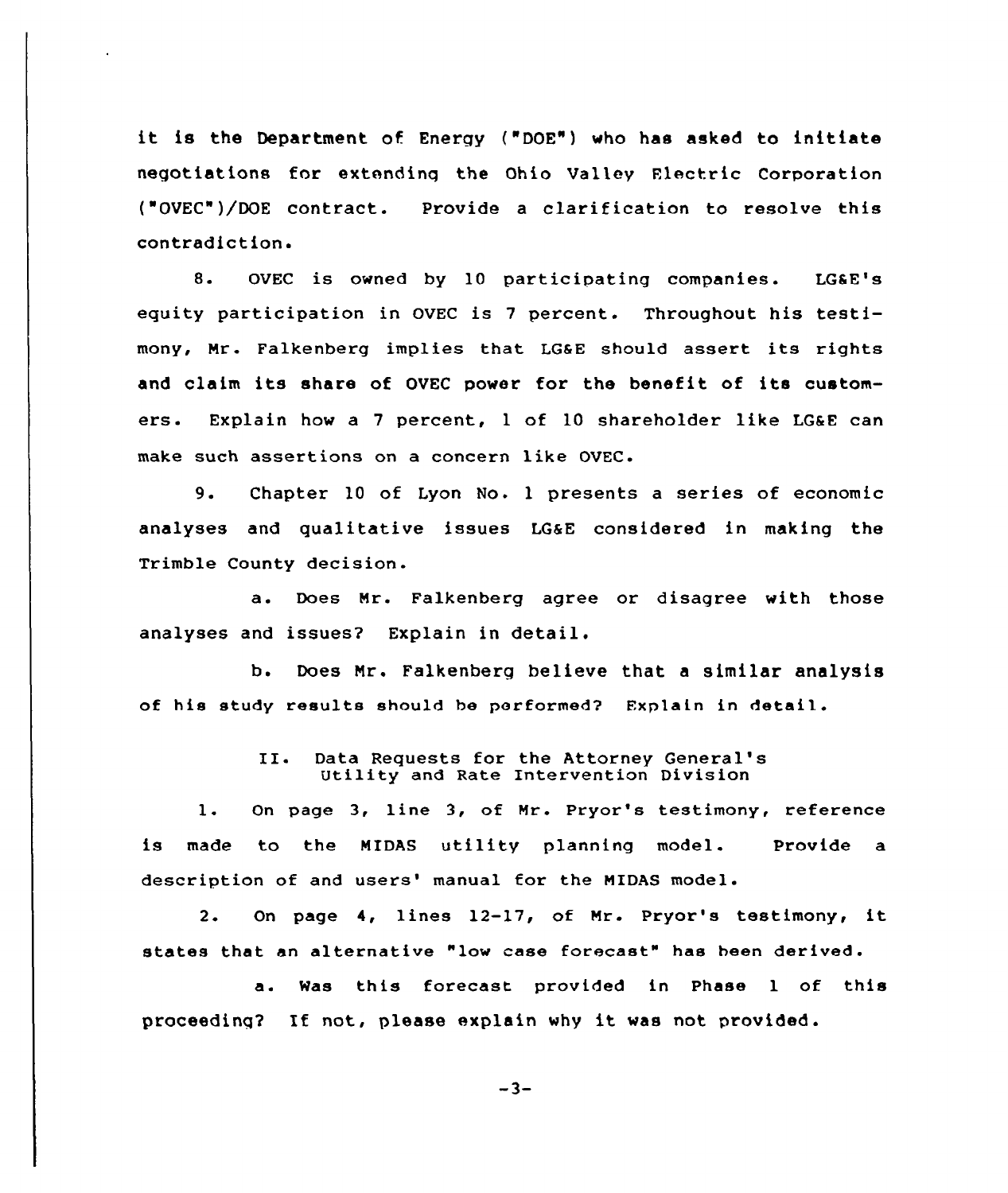b. Provide all workpapers, assumptions, etc. that support the alternative "low case forecast."

3. On page 15, lines 15-19, of Mr. Pryor's testimony, a recommendation is made that not less than 3/8ths of Trimble County Unit <sup>1</sup> should be omitted from rate base if the unit is not cancelled. Provide an explanation of how the figure of 3/Bths was determined.

4. On paqe 13 of his testimony, Hr. Pryor presents a ranking of present value revenue requirements for the eight scenarios prepared with the MIDAS model, lowest requirement to highest.. In Lyon Exhibit No. 1 ("Lyon No. 1"), Appendix II, are found the weighted present worth revenue requirements ("PWRR") of 48 scenarios prepared by LGaE's TALARR model. If the <sup>48</sup> scenarios are ranked from lowest weighted PWRR to the highest, are not the results nearly the same as the ones shown on page l3 of the Pryor testimony? In other words, the TALARR scenarios for a joint ownership have the lowest weighted PWRR, scenarios completing Trimble County Unit 1 ("Trimble County" ) have a middle weighted PWRR, and scenarios delaying Trimble County have the highest weighted pWRR. Provide any necessary clarification.

5. Chapter 10 of Lyon No. <sup>1</sup> presents a series of economic analyses and qualitative issues which influenced LGaE's decision on Trimble County. The analyses and issues do not appear to be addressed in the Pryor testimony.

a. What impact would the analyses and issues have if applied to the eight scenarios presented on page 13 of. the Pryor testimony7 Include any supporting explanations.

 $-4-$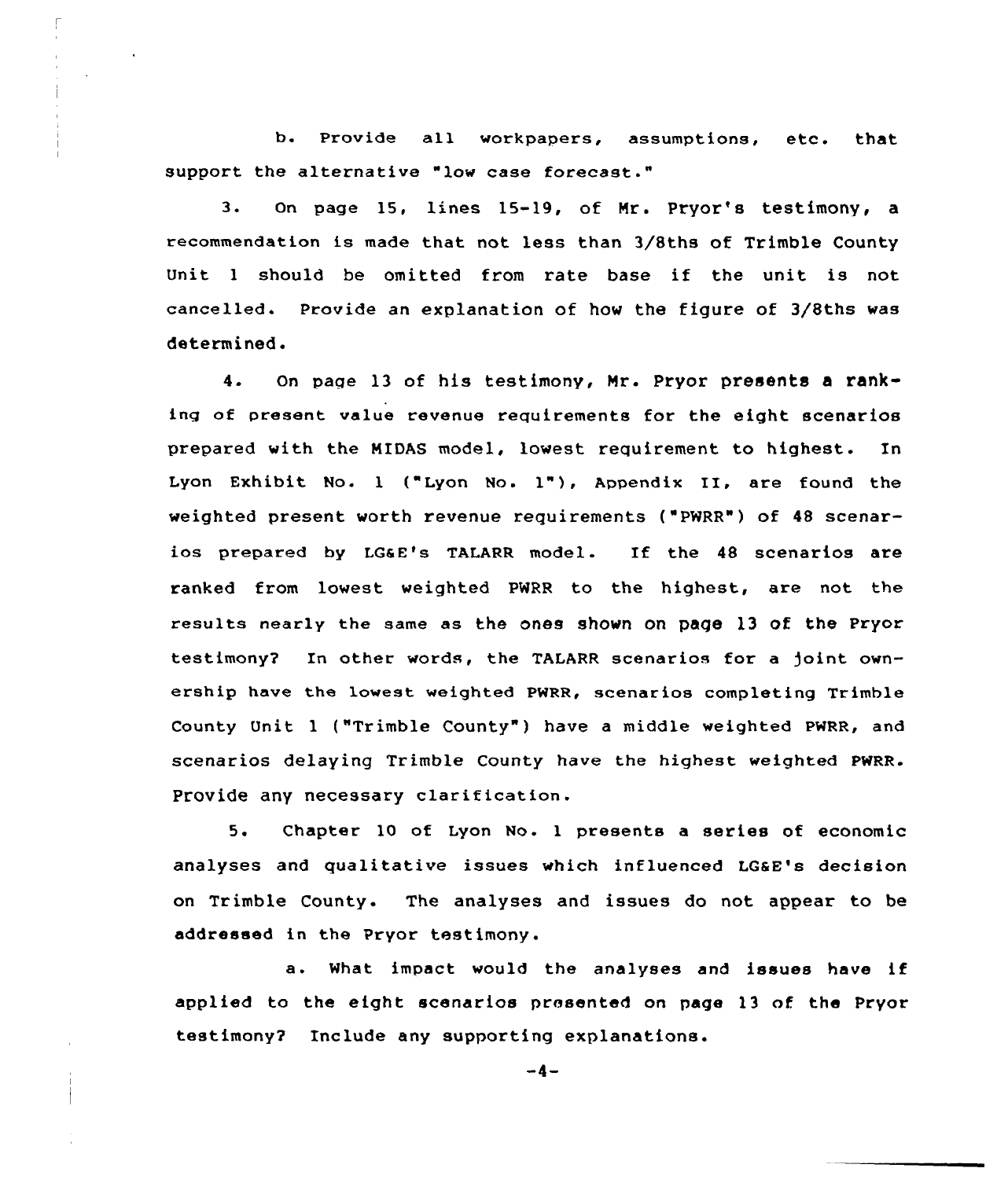b. Explain why Nr. Pryor has relied solely on the present value revenue requirements results in deciding LGEE's best course of action instead of performing and incorporating similar economic analyses and qualitative issue considerations as did LG&E in Lyon Mo. l.

### III. Data Requests for the Jefferson County Government and Kentucky Consumer Advocacy Groups

1. With regard to Exhibit DHK-9, page <sup>3</sup> of 3, for the following columns provide an explanation of how the values were determined and why they are reasonable calculations and any workpapers that support them:

- a. Average Excess Capacity (NW)
- b. Capacity Sales (NW)
- c. Capacity and Energy Sales (NS)

2. With regard to Exhibit DHK-11, provide an explanation of how the values were determined and any workpapers that support them.

3. On page <sup>23</sup> of Nr. Kinloch's testimony it states that "there are many potential cogeneration sites in Louisville that could provide capacity at <sup>a</sup> much lower cost." Provide support for this statement and an estimate of the potential cogeneration that is available.

4. In Nr. Kinloch's testimony, he states his analysis was of the computer outputs for study cases E001 and E002 and that he made assumption adjustments to those study cases to reach his con-

$$
-5-
$$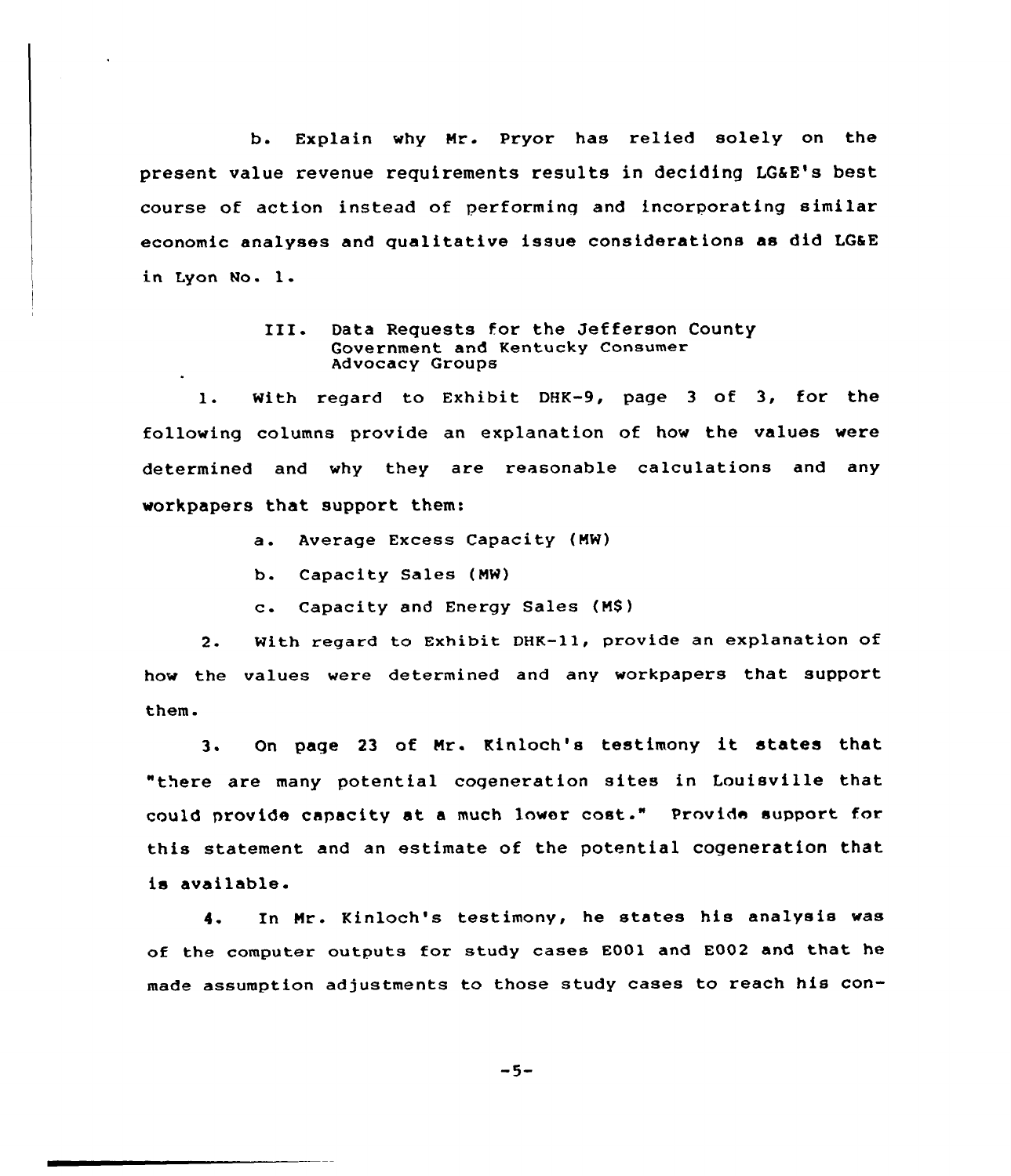clusions. The study cases were of the construction of all combustion turbines and the completion of Trimble County.

a. Explain why the options of purchasinq power and the renovation of the Cane Run units were not included in your review.

b. Did Mr. Kinloch have access to the EGEAS and TALARR models so he could rerun the study cases with his assumption adjustments?

5. On pages ll through 13 of Mr. Kinloch's testimony, he explains his position concerning LGSE's assumption that the Trimble County site must be torn down and removed, if Trimble County is cancelled. He concludes by saying the \$70.05 million in present value dollars must be removed from scenarios that contain removal costs.

a. Does Mr. Kinloch believe there would be no costs related to decommissioning Trimble County if it were cancelled?

b. Explain why removal of the full 870 million is not an oversimplification.

6. On page <sup>4</sup> of his testimony, Nr. Kinloch states, "By using LGSE's own study the possible charge of comparing apples to oranges by preparing an alternative study is eliminated." On page 17, he states that Exhibit DHK-12 uses the "native" loads for the Trimble County completion case, but uses the "native less load management" loads for the all combustion turbine case.

a. By not using the same type of loads in Exhibit DHK-12, aren't comparisons being made which are not comparable?

b. Provide a revised DHK-12 prepared on the same load type

 $-6-$